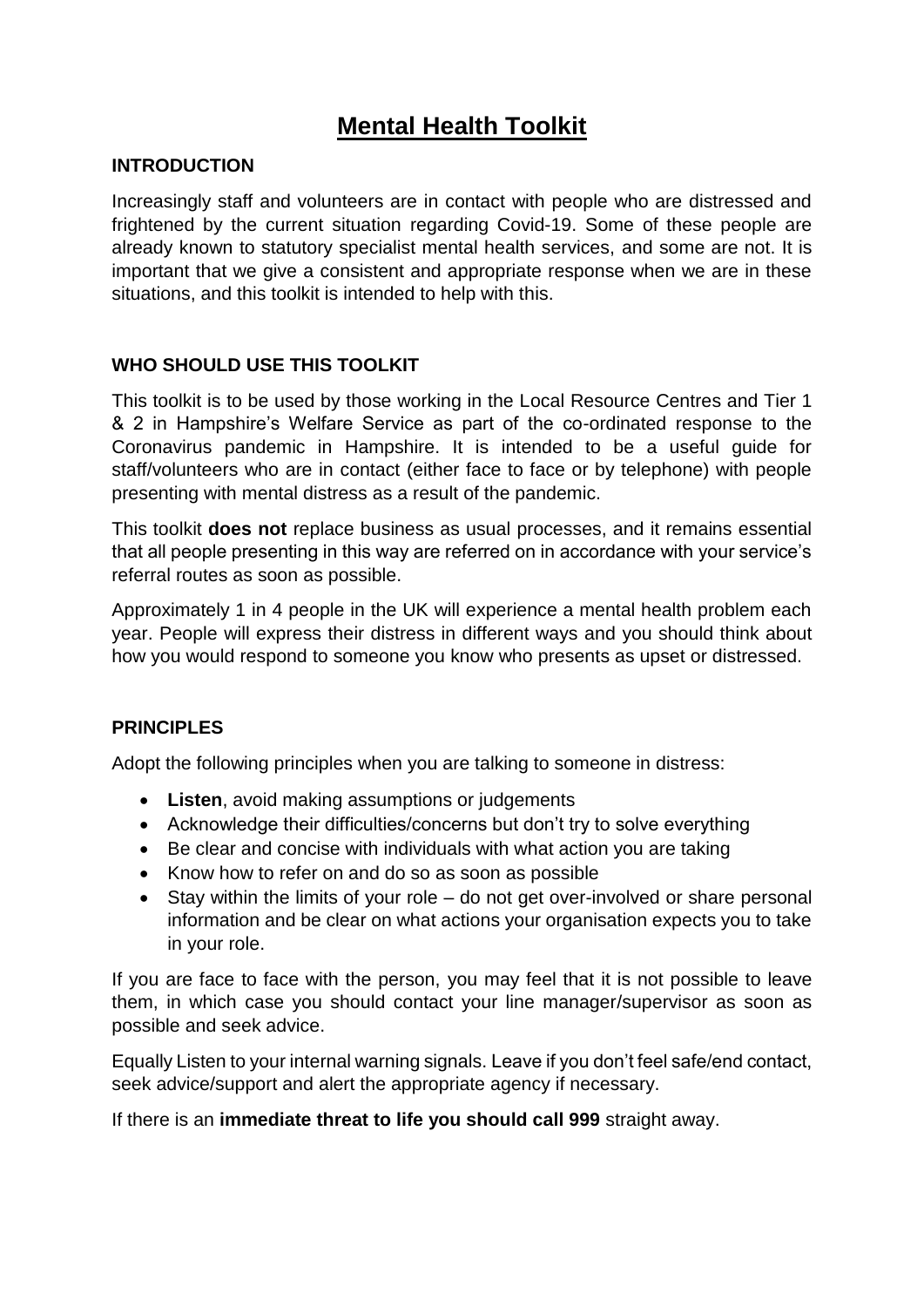# **Signposting**

If it is appropriate within your role, you may be able to signpost the person to seek their own support. Below are some useful links – this is not an exhaustive list. The websites are updated regularly.

## **For people in Mental Health Crisis:-**

## **Mental Health helpline: 02380 179049**

<https://www.solentmind.org.uk/our-services/urgent-help/>

[www.111.nhs.uk](http://www.111.nhs.uk/)

#### **For people in need of support and ideas to help cope with their mental health:-**

<https://www.solentmind.org.uk/coronavirus-helpline/#call>

<https://www.andovermind.org.uk/>

<https://www.easthantsmind.org/>

<https://www.italk.org.uk/home/covid-19-coronavirus-updates/>

<http://www.cruse.org.uk/> (bereavement)

## **For people who are affected by drugs and alcohol:-**

**25yrs and over: 0300 124 0103**

**24yrs and under: 0845 459 9405**

<https://www.inclusionhants.org/>

## **For people affected by Domestic Abuse:-**

## **Domestic abuse helpline: 02394 216816**

<https://www.hants.gov.uk/socialcareandhealth/domesticabuse> [advice@stopdomesticabuse.uk](mailto:advice@stopdomesticabuse.uk) (professionals' email) [advice.hampshire@stopdomesticabuse.cjsm.net](mailto:advice.hampshire@stopdomesticabuse.cjsm.net) (secure email address)

## **Other Useful Website Resources:-**

<https://www.gov.uk/government/organisations/public-health-england> <http://www.hampshirepreventboard.org.uk/> <https://www.hampshiresab.org.uk/>